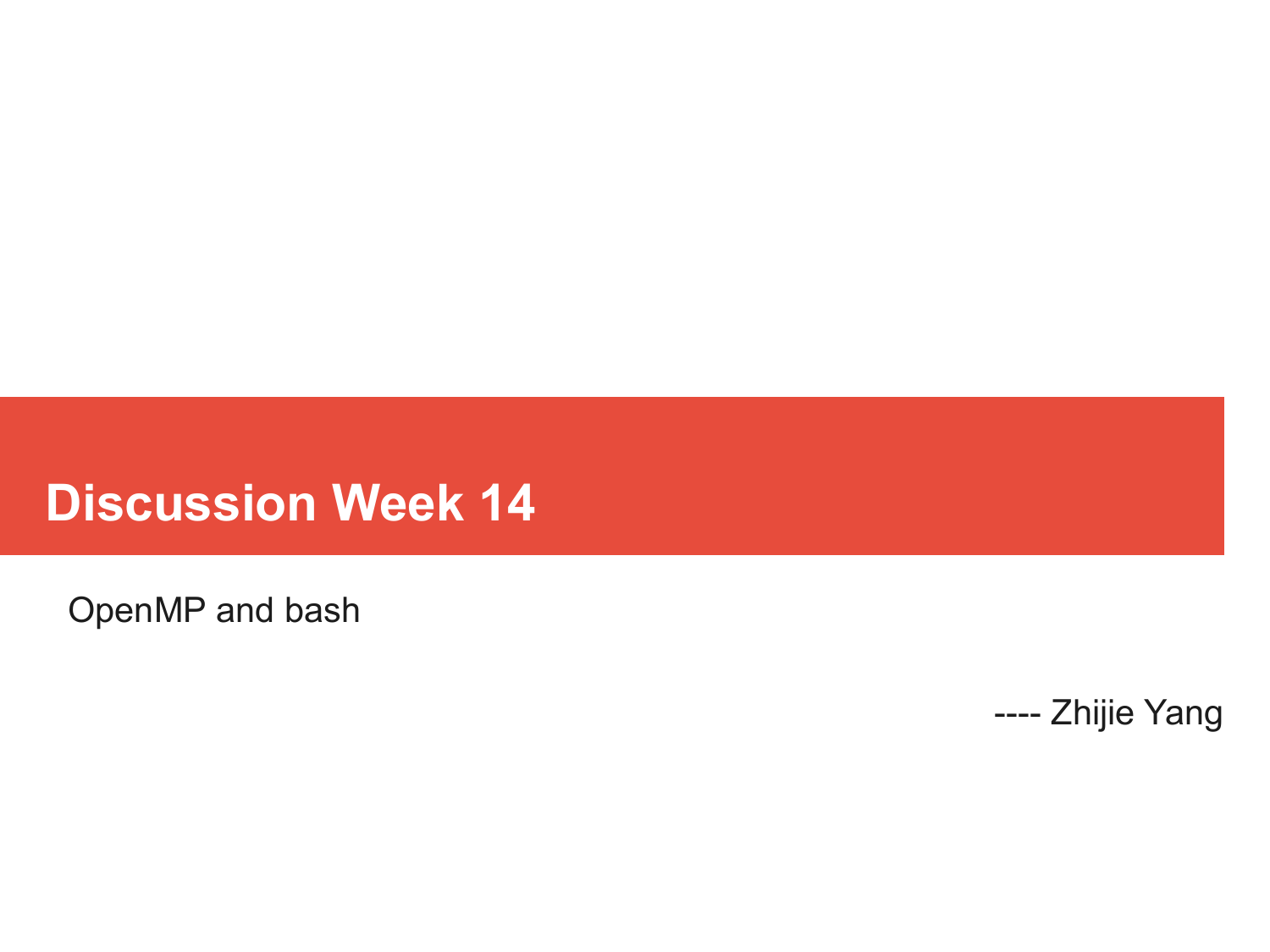# **Parallel Computing Models**

- **- Shared memory**
- **- pthread**
- **- OpenMP**
- **- Massage Passing**
- **- MPI**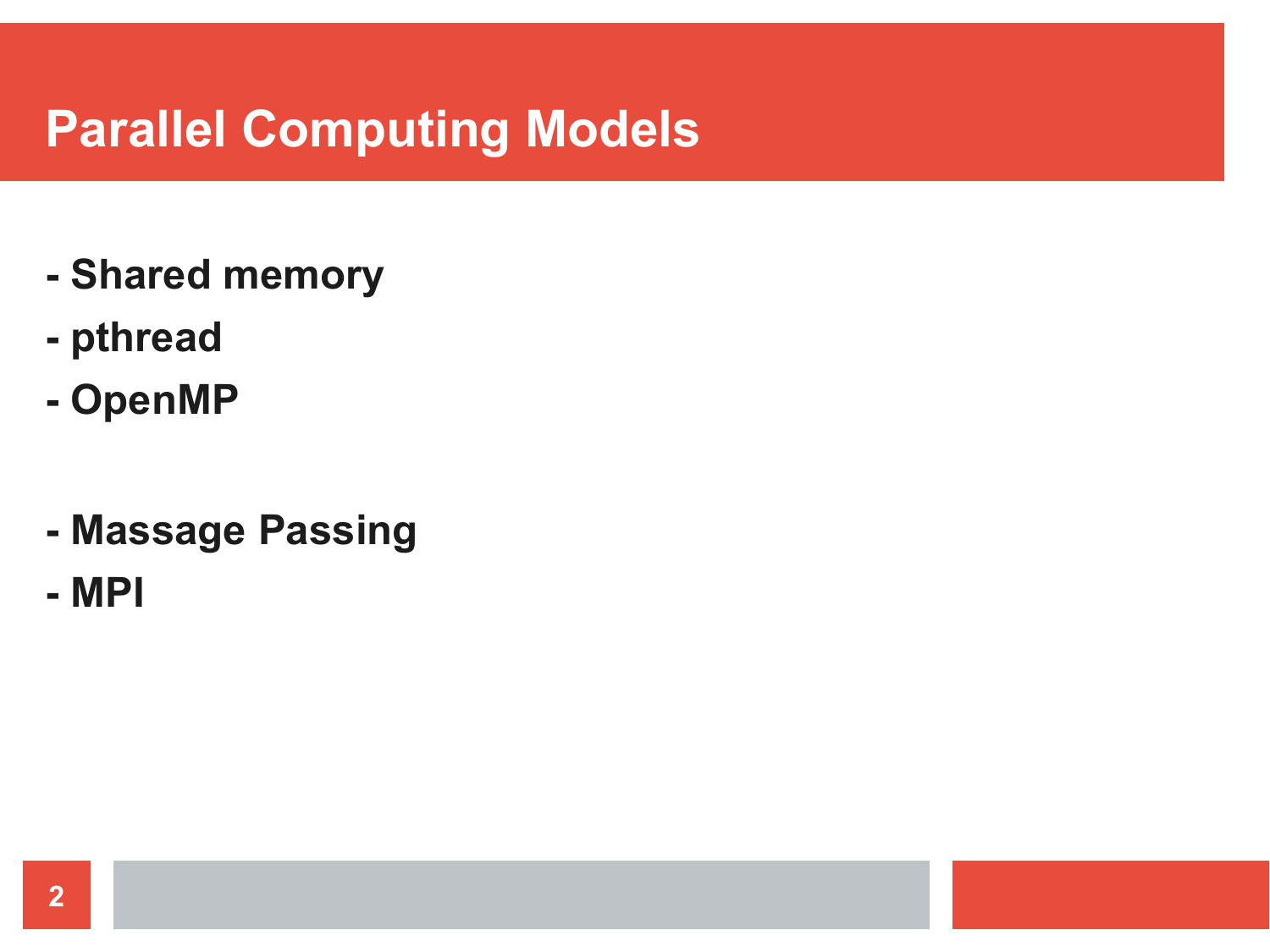# **Parallel Computing Models**

- **- Shared memory**
- **- pthread**
- **- OpenMP**
- **- Massage Passing**
- **- MPI**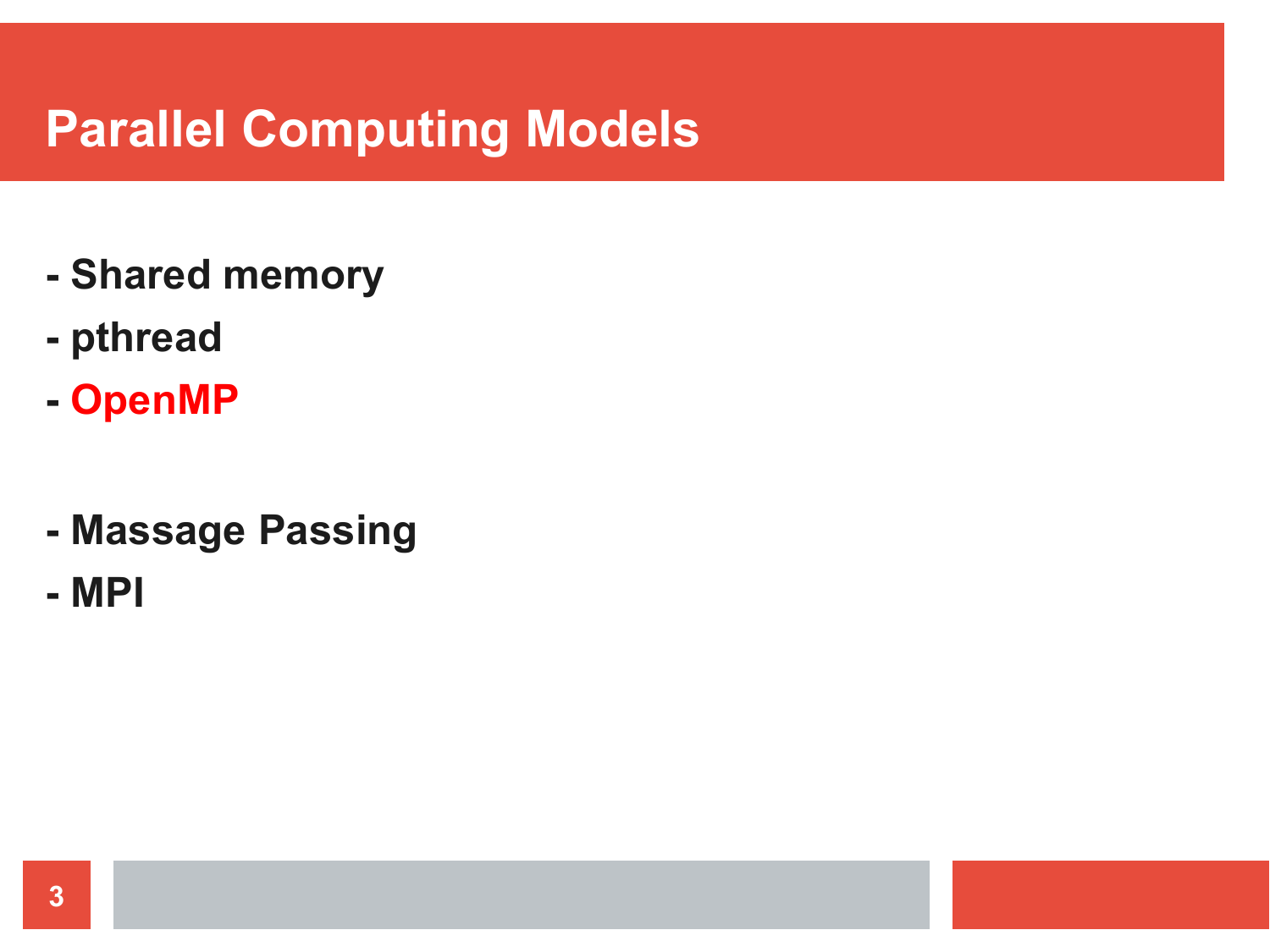## **Difference with pthread**

- **- Higher-level multithreading abstraction**
- **- Automatic task scheduling**
- **- Easier synchronization**
- **- Applied to serial code**
- **- Programming with pthread will require the parallel section based on parallel abstraction**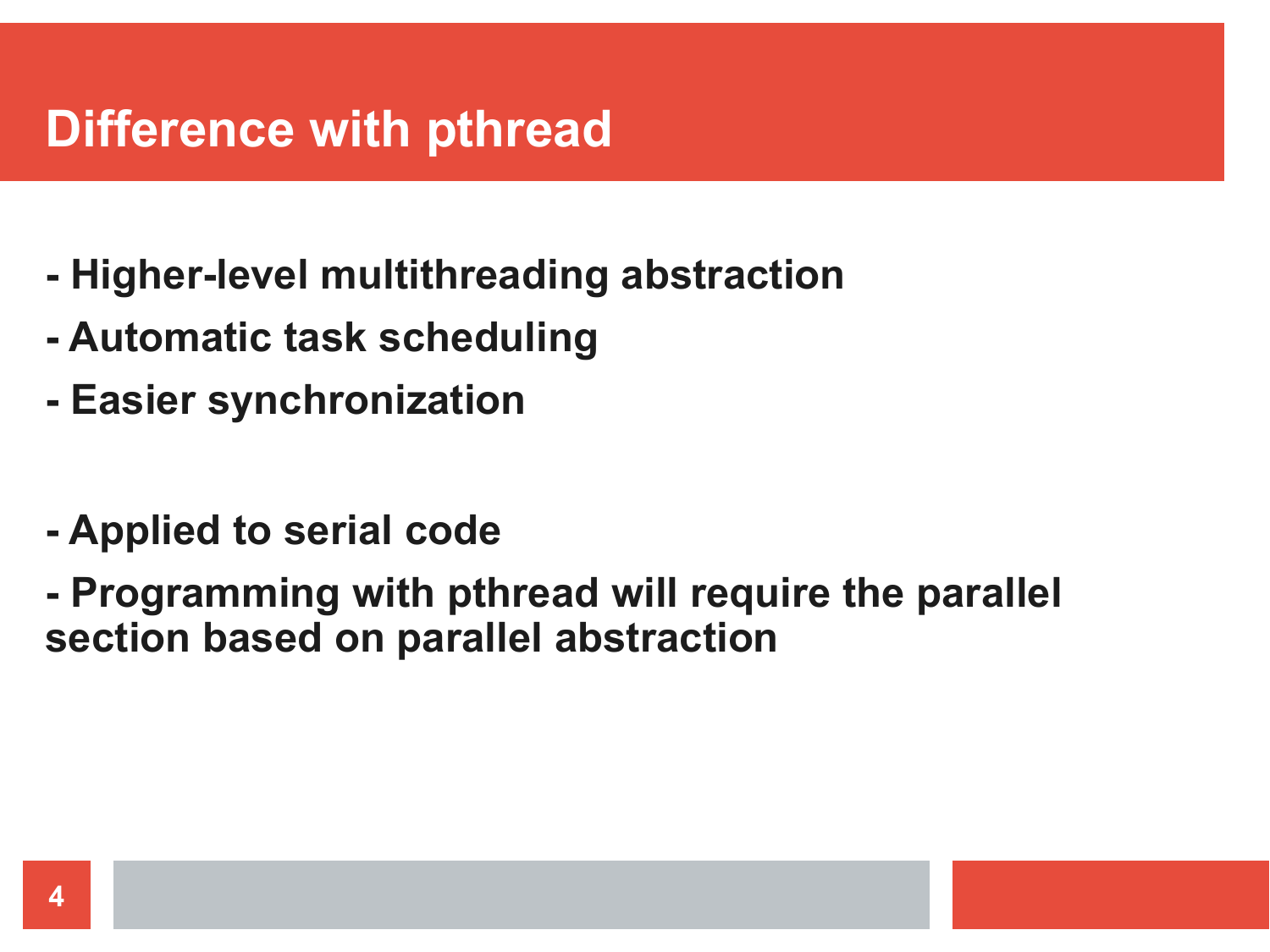#### **How to?**

- **- Coding**
- **- Use "#pragma omp parallel" to indicate parallel section**
- **- Use clauses to specify custom attributes**
- **- Compiling**
- **- The compiler supports OpenMP**
- **- Flag "-fopenmp" is passed**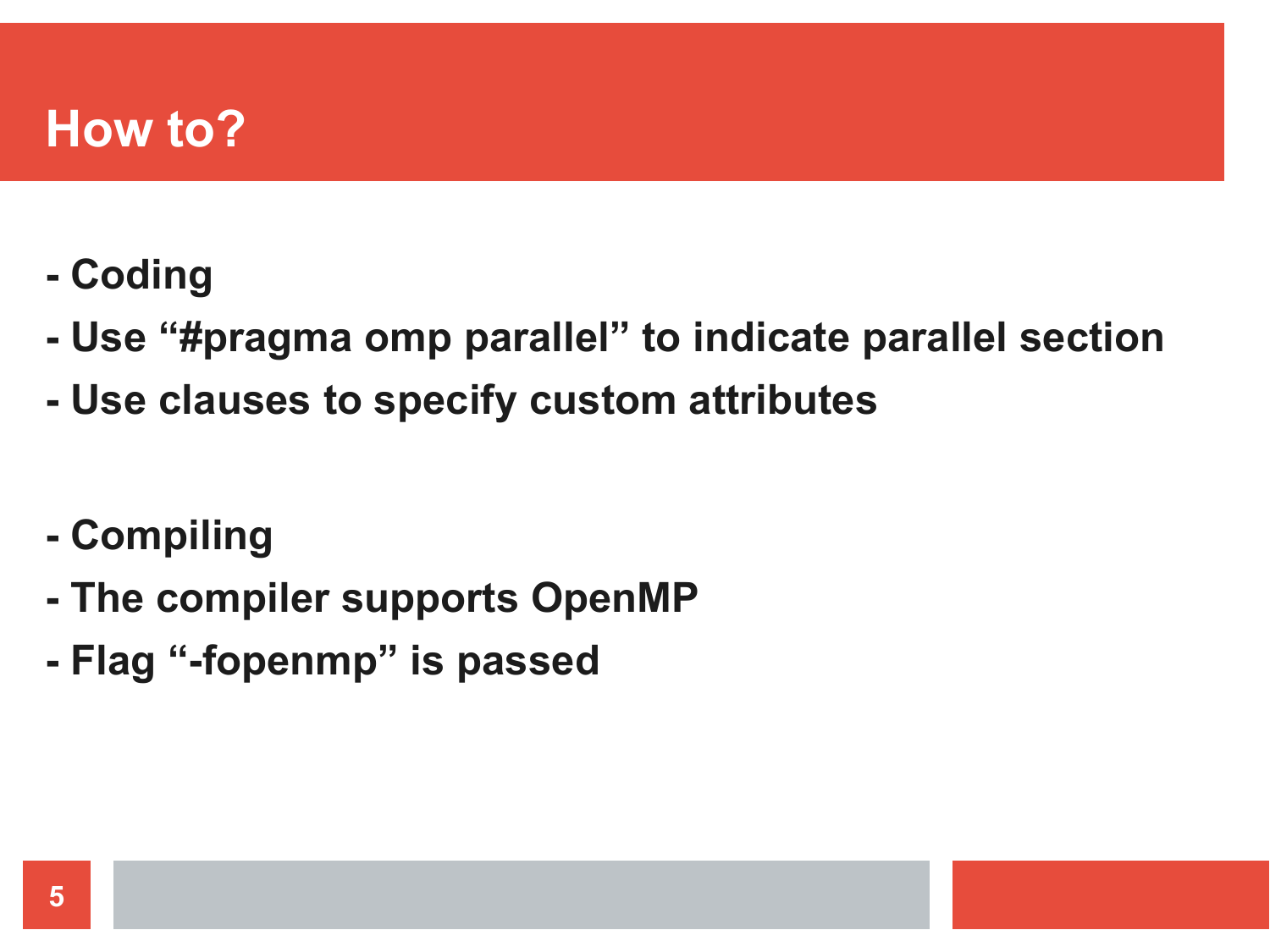# **Data Sharing Attribute Clauses**

- **- shared**
- **- The default data sharing attribute except for the loop counter.**
- **- private**
- **- Should be manually specified**
- **- reduction**
- **- A FASTER!!! way to join threads with specific operations**
- **- Ex. "#pragma omp reduction (op: list)"**
- **- op: +,-,\*,&,|,&&,||**
- **- list: the container for reduction**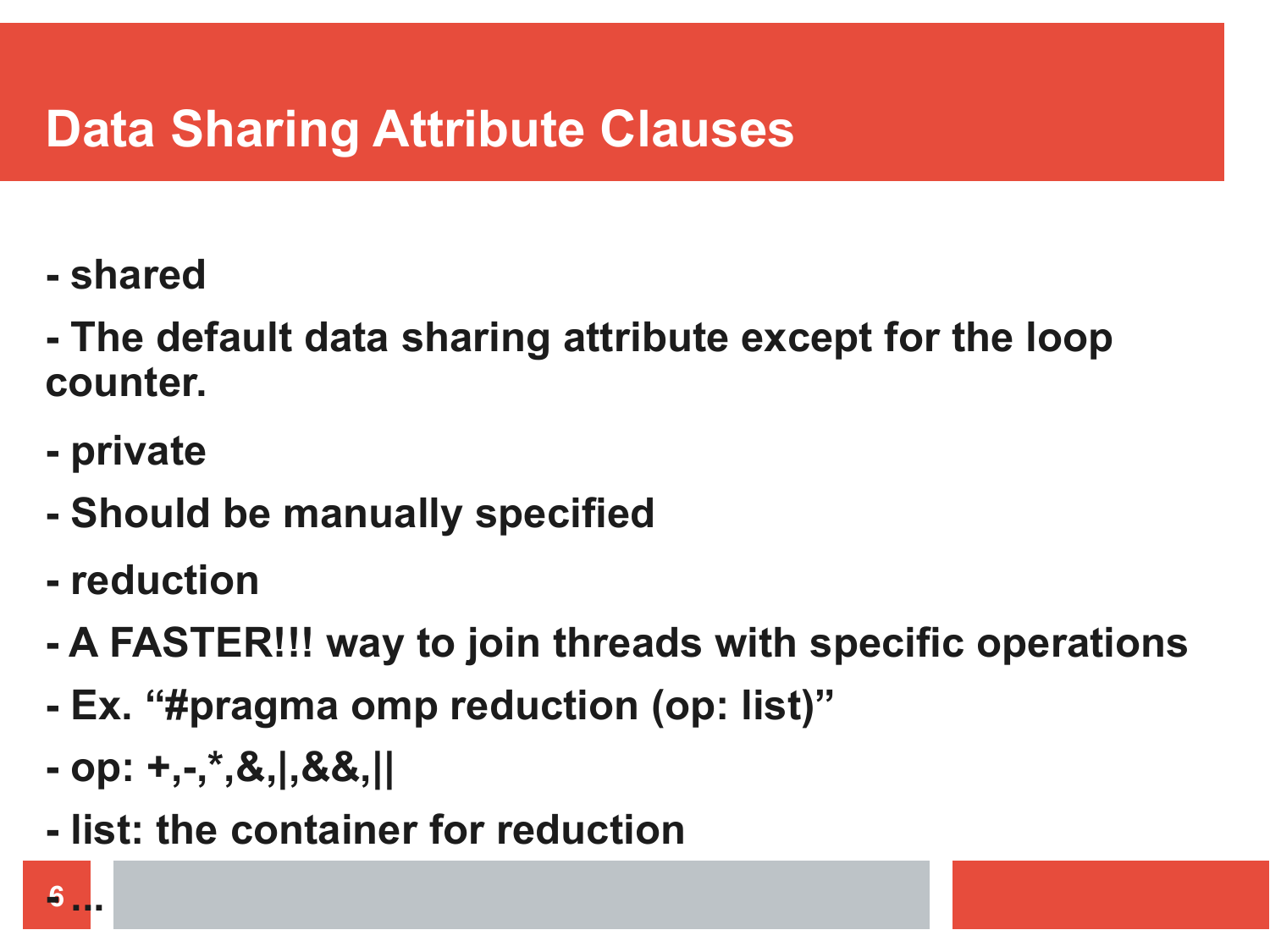# **Synchronization Clauses**

- **- critical**
- **- Indicates a critical section.**
- **- atomic**
- **- Indicates an memory related instruction should be performed atomically.**
- **- Can be faster than critical using special hardware instructions.**
- **- barrier**
- **- Wait for all the thread to reach this point.**

**- ...**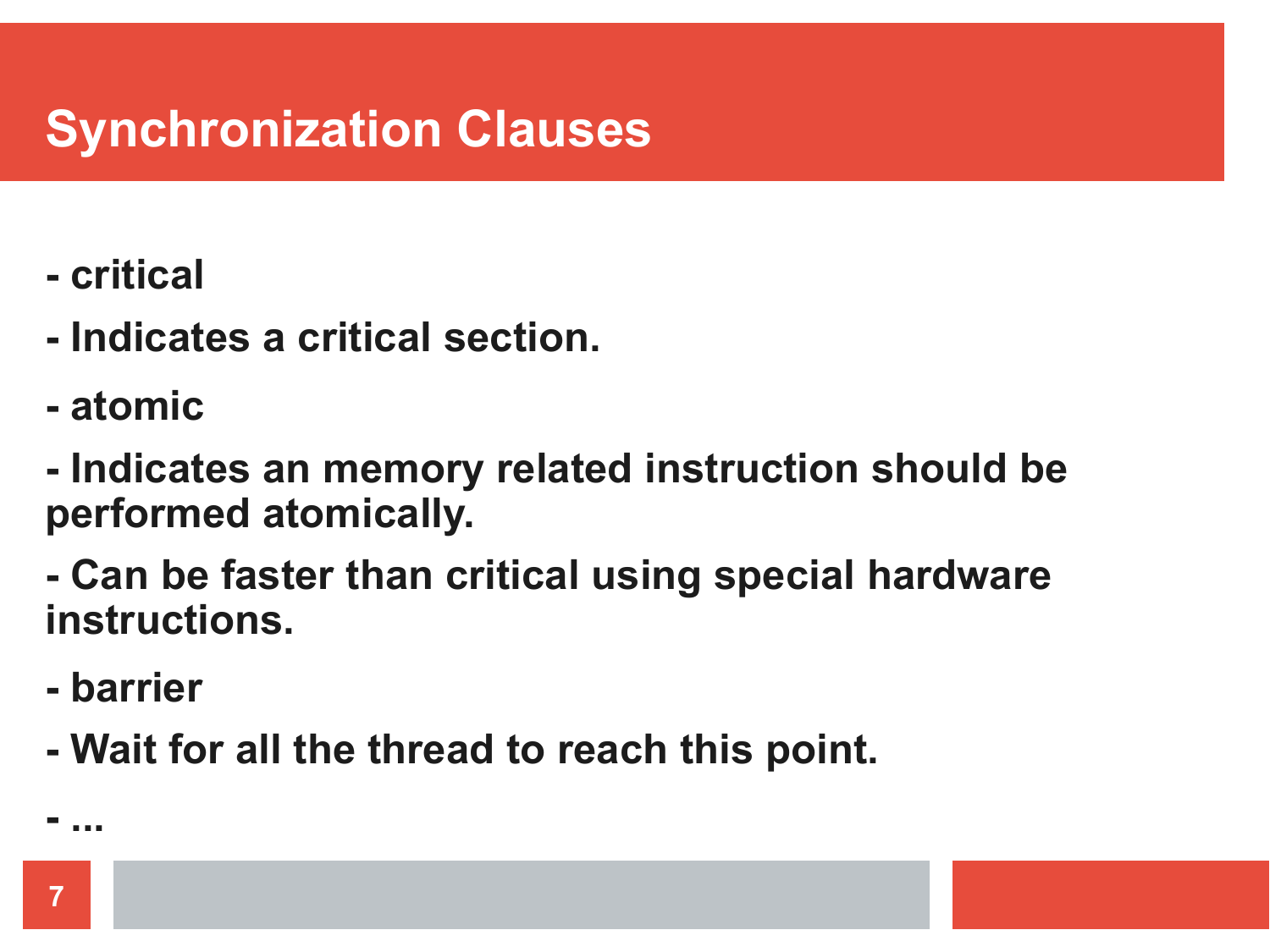# **Project Four Hints**

- **- A bash**
- **- Features you need to implement**
- **- parser: parsers args**
- **- builtin commands: jobs, cd, history, exit, kill [%num]**
- **- redirect: "<", ">", "<<", ">>", ">&", ">!"**
- **- pipe: "|"**
- **- history: history command, "!"**
- **- background execution: "&", bg, fg**
- **- directory operations: ls, mkdir...**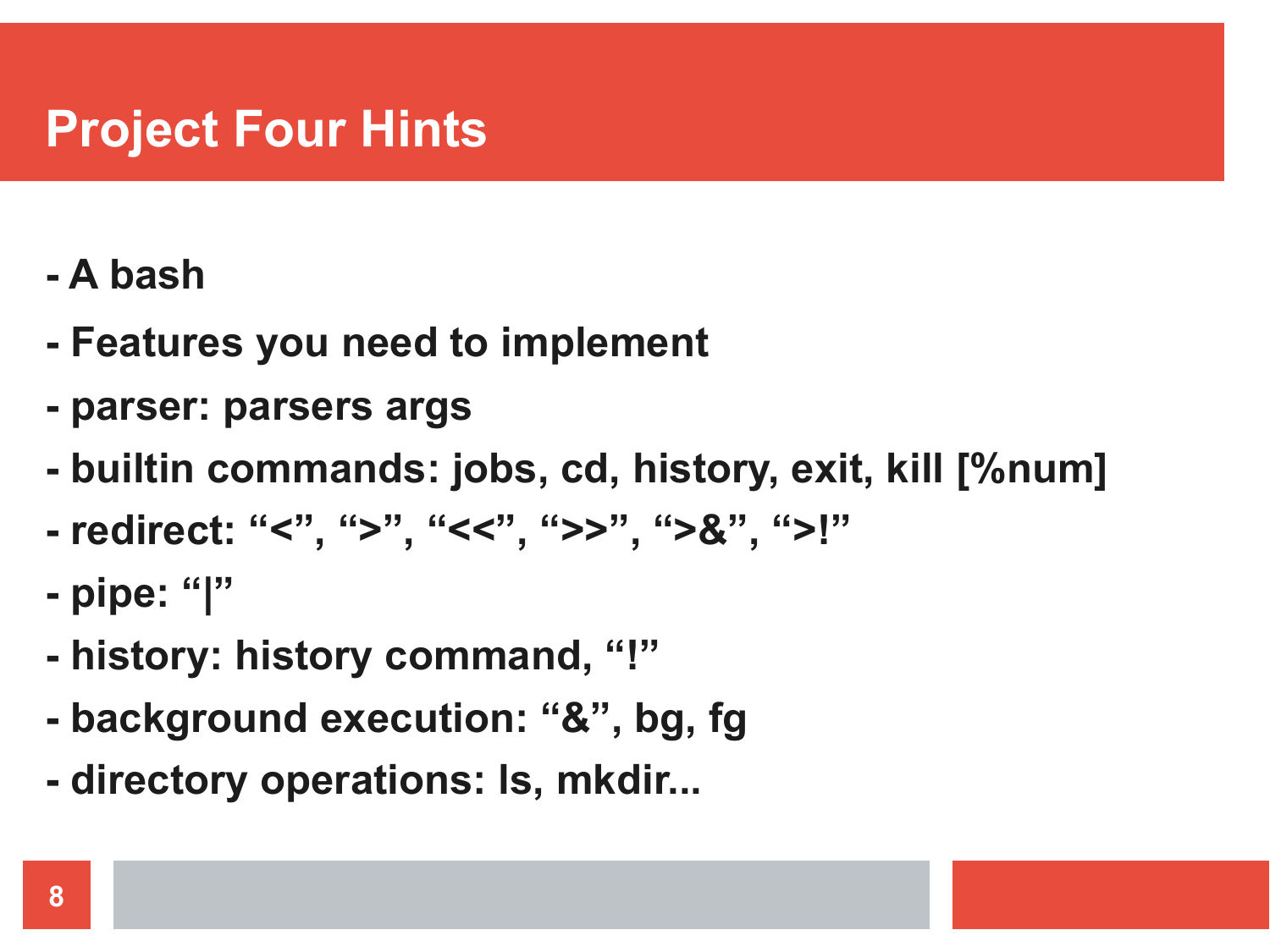#### **Some Details**

#### - See './src/bash\_main.c' for psuedocodes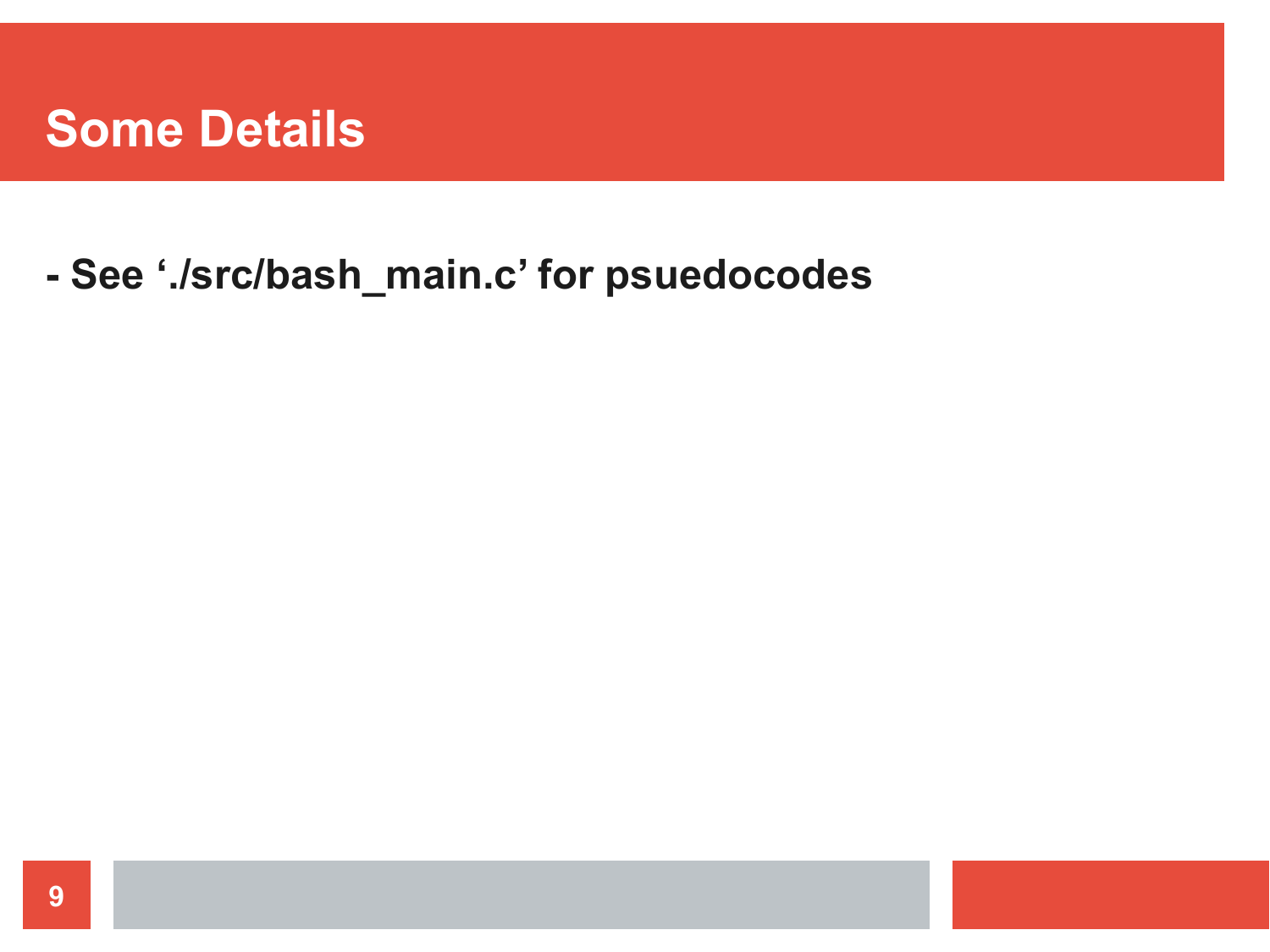## **Some Details**

- **- Parser**
- **- strtok ()...**
- **- Execution**
- **- "fork" syscall**
- **- "exec" functions/syscalls, refer to glibc**
- **- If background: waitpid ()**
- **- Piping**
- **- pipe ()**
- **- Also chained pipes**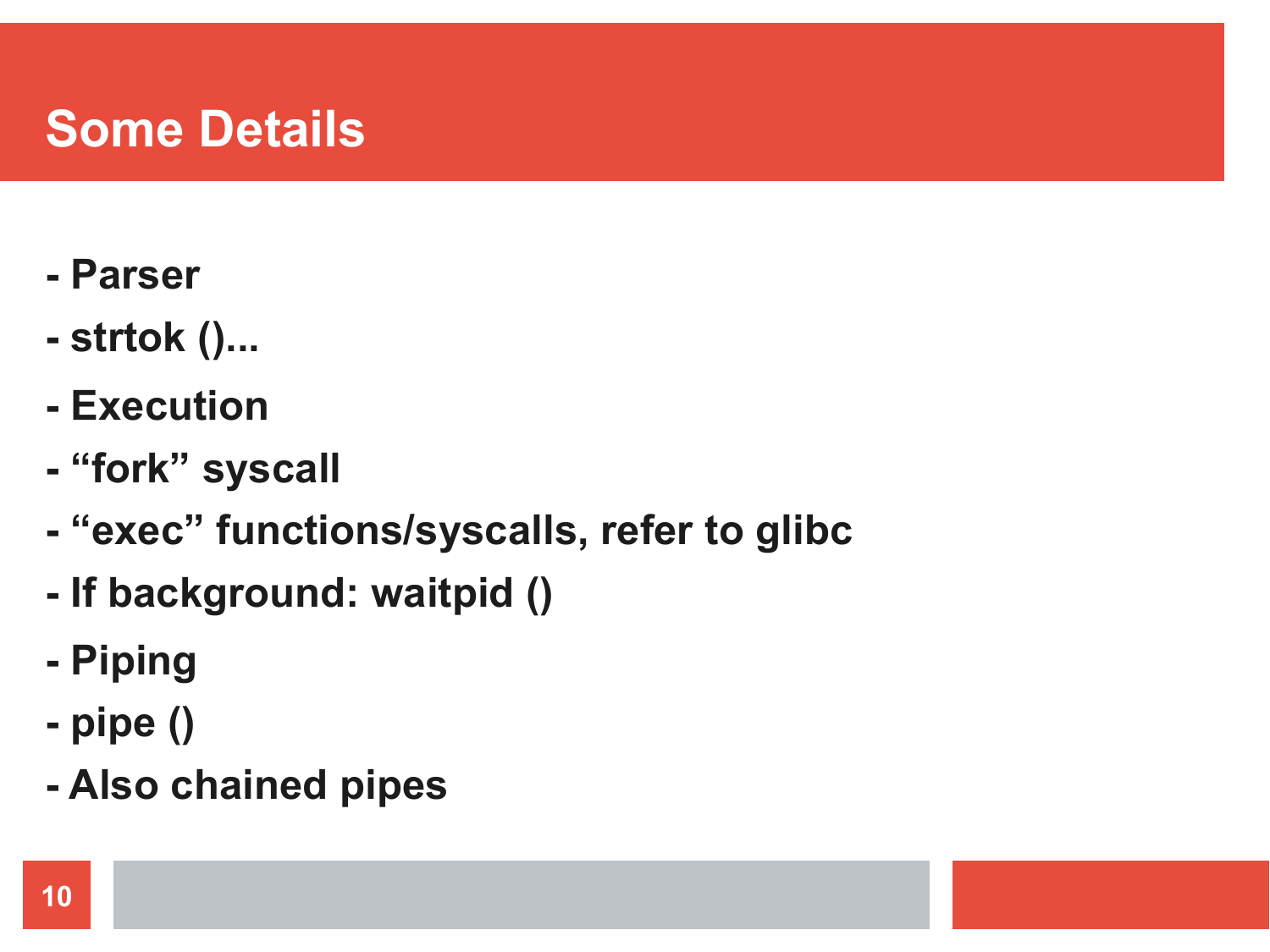#### **Some Details**

- **- !num**
- **- Repeat the** *num-***th command in the command history**
- **- Builtin Commands**
- **- Some require syscalls.**
- **- No other processes should be forked.**